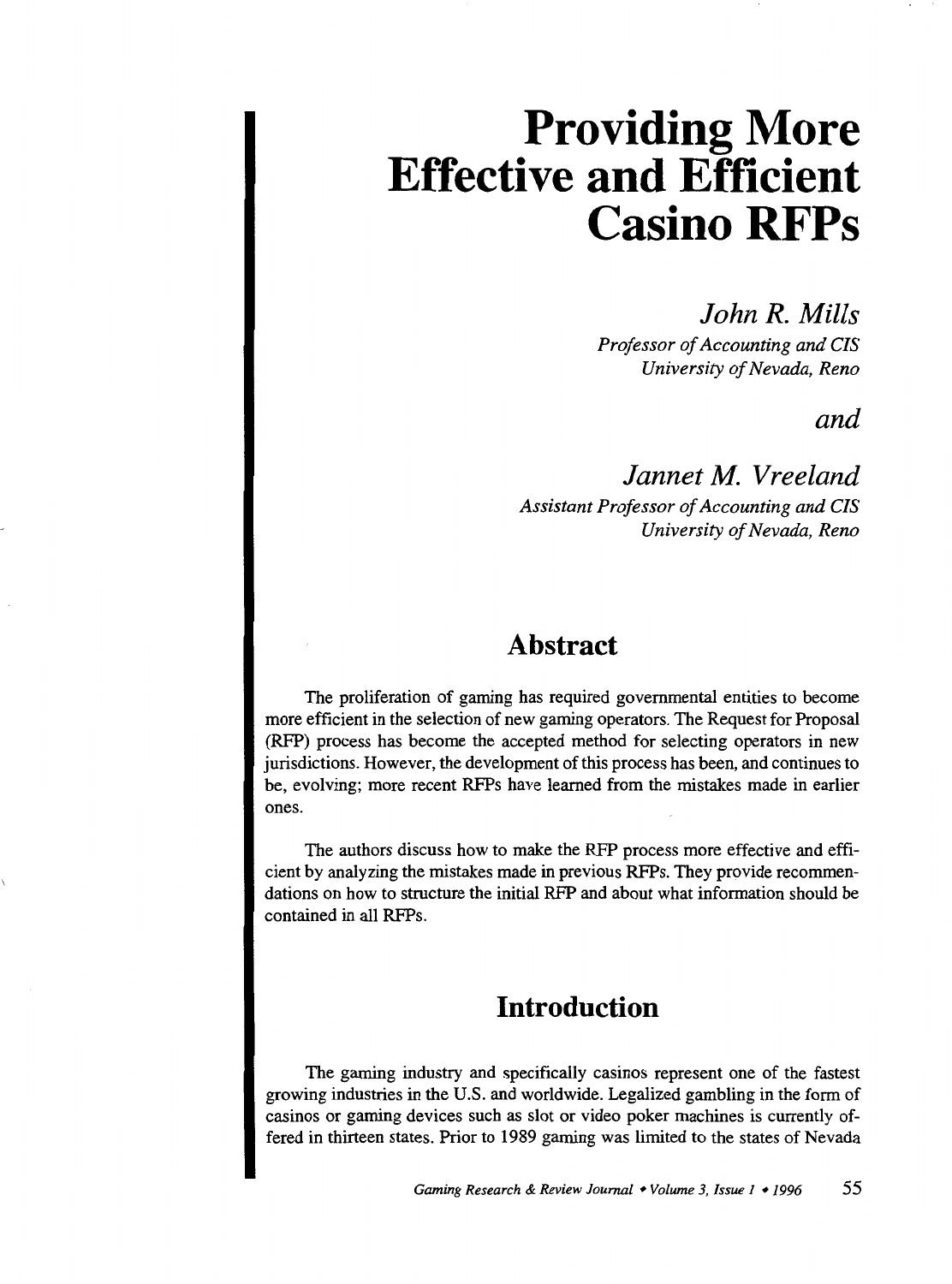and New Jersey. In addition to these thirteen states, additional states have limited gaming on oceangoing cruise ships or Indian reservations. Each year, additional states consider some form of gaming legislation.

Growth in the new casino gaming jurisdictions has taken three approaches as defined by state legislators; an unlimited number of licenses for the entire state, an unlimited number of licenses for designated areas within a state, or a limited number of licenses for specified locations.

States allowing an unlimited number of licenses such as South Dakota, Colorado, and Mississippi have found that this approach has produced a boom and bust

cycle with many negative effects. For example, both Colorado and South Dakota found that, within a two year period of time, more than 50 percent of the properties faced fmancial difficulties and either closed down or sold out to another operator. Similarly, Colorado reached a peak of 76 casinos in 1992. At the end

# **A review of the RFP bidding process and the problems associated with it can go a long way toward understanding the risks and rewards involved in obtaining a limited license in new gaming jurisdictions.**

of 1994, there were 59 casinos open and within the last 12 months, 10 new casinos opened with offsets by the closure of eight casinos (Smith Barney, 1995, Ernst & Young LLP, 1995). Mississippi is currently finding properties with similar problems. (A good update on the casino industry can be found in current issues of International Gaming & Wagering Business.)

A result of these failures is the loss of projected tax revenues for government entities as well as jobs for the general populace. Casino corporations incur a loss of some, if not all, of their investment and their other properties suffer from negative reputation effects.

More recently new gaming jurisdictions (Louisiana, Indiana, Illinois) have limited licenses to specific locations. That is, a specific location was designated as a casino site and companies were required to bid for the license and the opportunity to open a casino. It was felt that such an approach would do away with the business failures associated with unlimited gaming licenses. An additional argument was that corporations would be willing to pay additional taxes or other incentives if there were no competition. To maximize these incentives, governmental agencies went to the request for proposal (RFP) process. Corporations interested in the limited number of licenses essentially entered into a bidding process. Many of the initial successful bids resulted in earnings in excess of those anticipated.

Recently, even states with limited licenses are finding that new casinos don't always hit the jackpot. For example, the \$200 million River City complex in New Orleans, featuring two river boat casinos, closed a month after opening (in 1995). Harrah's New Orleans land based temporary casino was running at 50 percent of estimated revenue projections. Harrah's closed the temporary casino and suspended construction on the permanent casino, when Bankers Trust cut off funds in November, 1995.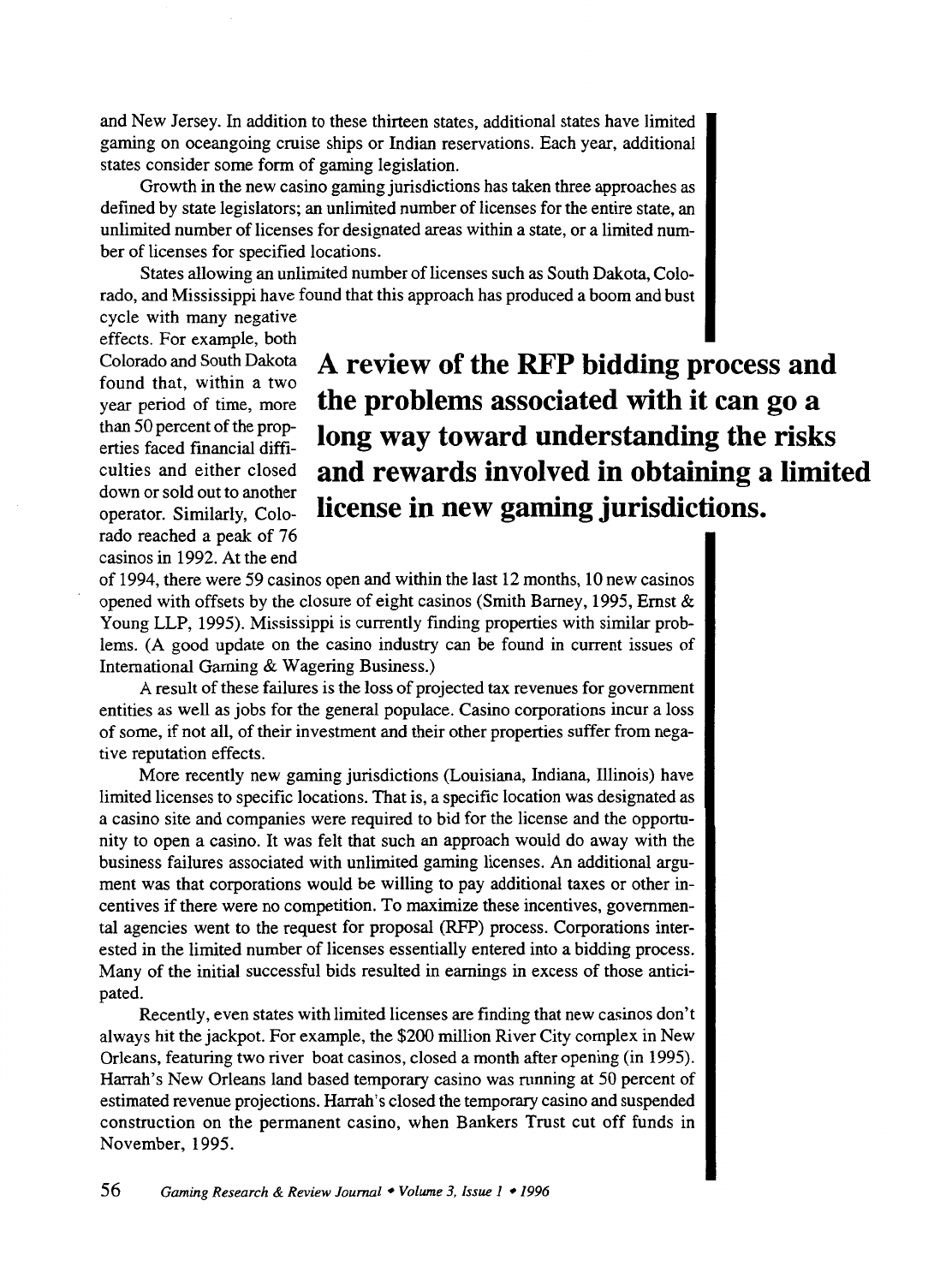Both governmental and business entities are beginning to realize that opening a casino does not automatically produce a wining situation for all parties. While growth has provided numerous opportunities for the traditional gaming companies and opened the door for joint ventures and newly incorporated gaming companies, it also has brought considerable development costs and substantial risks. This does not mean that additional casino opportunities are not available. What it does mean is that both the governmental entities and the gaming companies must do a better job at the outset of a gaming project to prevent another New Orleans experience from occurring.

One of the most important steps in the development of a successful gaming property is the initial selection of the operator. A review of the RFP bidding process and the problems associated with it can go a long way toward understanding the risks and rewards involved in obtaining a limited license in new gaming jurisdictions. This paper examines previous RFPs in terms of the proposal and the evaluation of the submitted bids. Since one of the authors was personally involved in the New Orleans, Windsor, and Rama First Nation RFP process, these provide most of the examples highlighted in this paper. An analysis of the problems that can arise with the RFP process should provide others interested in this process with the tools for developing a more effective and efficient RFP process.

## **Requests for Proposals**

The primary method for selecting the gaming operator(s) in newer jurisdictions is the request for proposal (RFP) process. An RFP provides guidelines used by the respondents in developing a proposal for a specified project or service. For example, various governmental entities, such as the City of New Orleans, Ontario Casino Corporation, and the Rama First Nation, have solicited requests for bids on the development and operation of a casino for a specified location.

Analysis suggests that there are three essential questions that must be addressed by the entities involved in the RFP process for the development of a gaming property.

- (1) Does the RFP provide relevant information which allows the bidder to clearly provide an appropriate proposal that addresses the RFP?
- (2) What are the criteria used for the selection of a winning proposal and are they clearly defined in the RFP?
- (3) Does the RFP provide enough guidance so that the bidder provides relevant information in an understandable format for the selection process?

# **Defining the Product in the RFP Offering**

One of the most important features of an efficient and effective RFP process is the clarity of the RFP. It should clearly define the parameters to which the proposal must conform as well as any limitations of the specified project. The broader the parameters or guidelines, the more diverse the projects will be. The more diverse the projects, the longer and harder the selection process will be. From a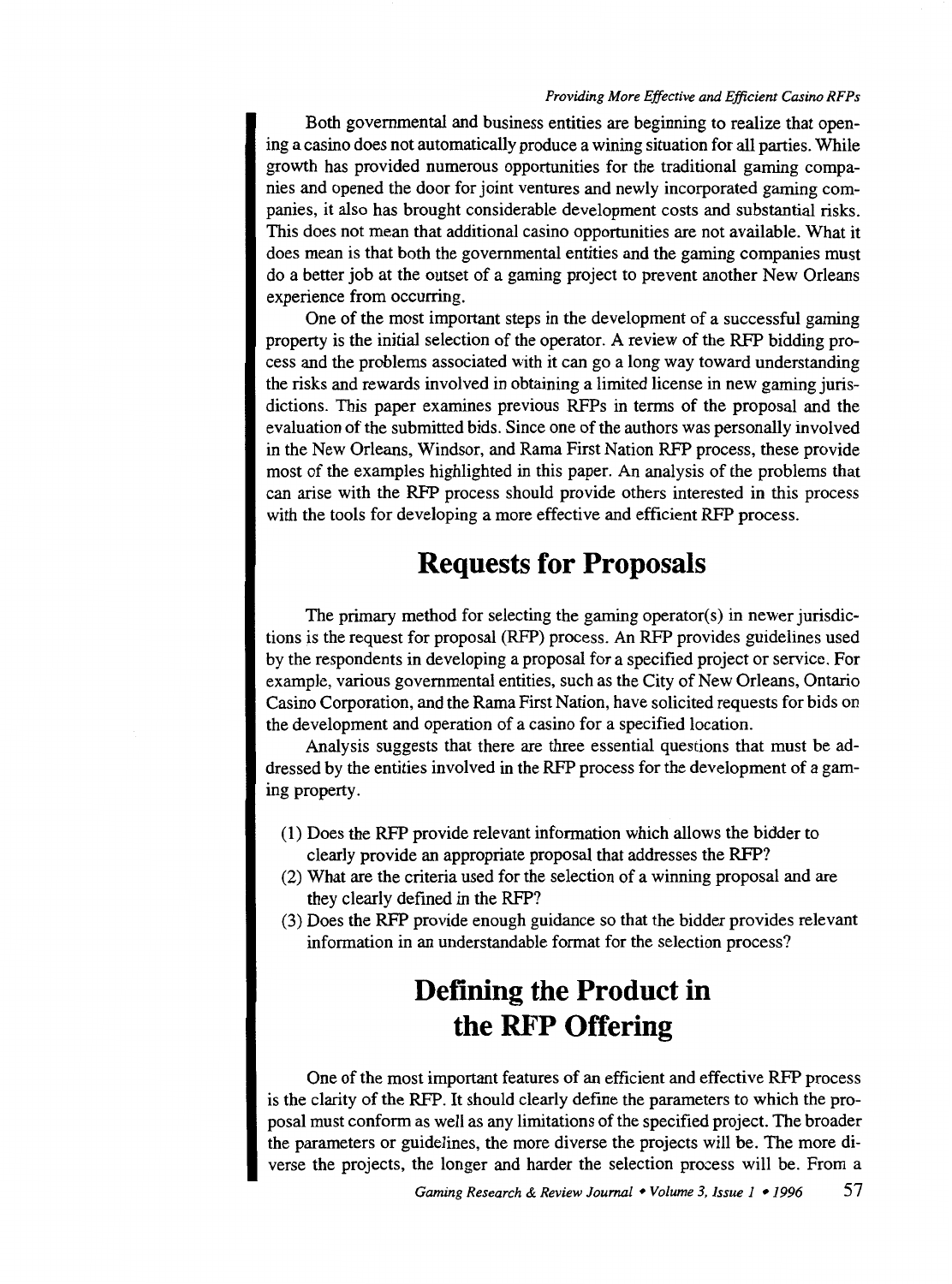bidder's perspective, it could mean that the company is throwing away valuable resources by preparing a proposal which is not what the governmental entity wants. From the government's view point, substantial time is spent evaluating projects which do not fit the needs of that entity.

For example, the New Orleans RFP represents the first use of an RFP. Because the various governmental agencies did not know what they wanted and wanted to see what kind of response they would get, they did not include specific parameters. This approach left the governmental agencies open to speculation of corruption and lawsuits by the unsuccessful bidders. The end result is that the project is still not open.

A review of three different proposals, New Orleans, Windsor, and the Rama Nation, demonstrates the effectiveness of defining the parameters associated with the RFP. The sequence of these proposals reflects the evolutionary nature of the RFP process and the proliferation of gaming; that is, the more recent RFPs learned from the mistakes of earlier proposals.

Each of the three governmental entities had a specific piece of property that was to be used for the casino project. Each also had a study by a reputable consulting group which provided preliminary data on possible revenue projections. Given these variables, each of the governmental agencies could have issued an RFP which provided constraints

# **A clear perception of the criteria used in the selection process aids the bidders in preparing the most effective information.**

in terms of the size and type of the casino that would benefit that property.

The city of New Orleans issued its RFP in 1992. This RFP was issued with no direction in terms of the type of property, casino size, total size, or style that should be built. The New Orleans RFP stated that the casino would be developed on the 6.47 acre Rivergate Site in downtown New Orleans. This site already contained a convention center. The RFP suggested that a "respondent may wish to renovate the existing improvements. However, it is envisioned that the selected Developer will remove the Exhibit Center and construct new facilities that would include a casino/gaming facility or a mixed use project" (quote taken from the City of New Orleans RFP).

The resulting submitted proposals included a wide range of designs and sizes. Half the proposals renovated the property while the other half demolished it and built a new structure. Casino size ranged from 120,000 to 250,000 square feet. The entertainment area ranged from zero to 120,000 square feet. The restaurant space went from zero to 55,000 square feet. The total property ranged from 300,000 to 450,000 square feet. Projected costs of the project ranged from \$210,000 to \$475,000. Such a diversity of amenities, styles, and facilities left little room for objective comparisons among bidders and thus decisions had to be made on more subjective criteria.

While not stated in the RFP, it became apparent that city officials wanted the old structure demolished and a new one built. City officials selected Hemmeter, who proposed building a new facility, as the winning proposal. However, the State of Louisiana argued that it had the authority to issue the license and held it's own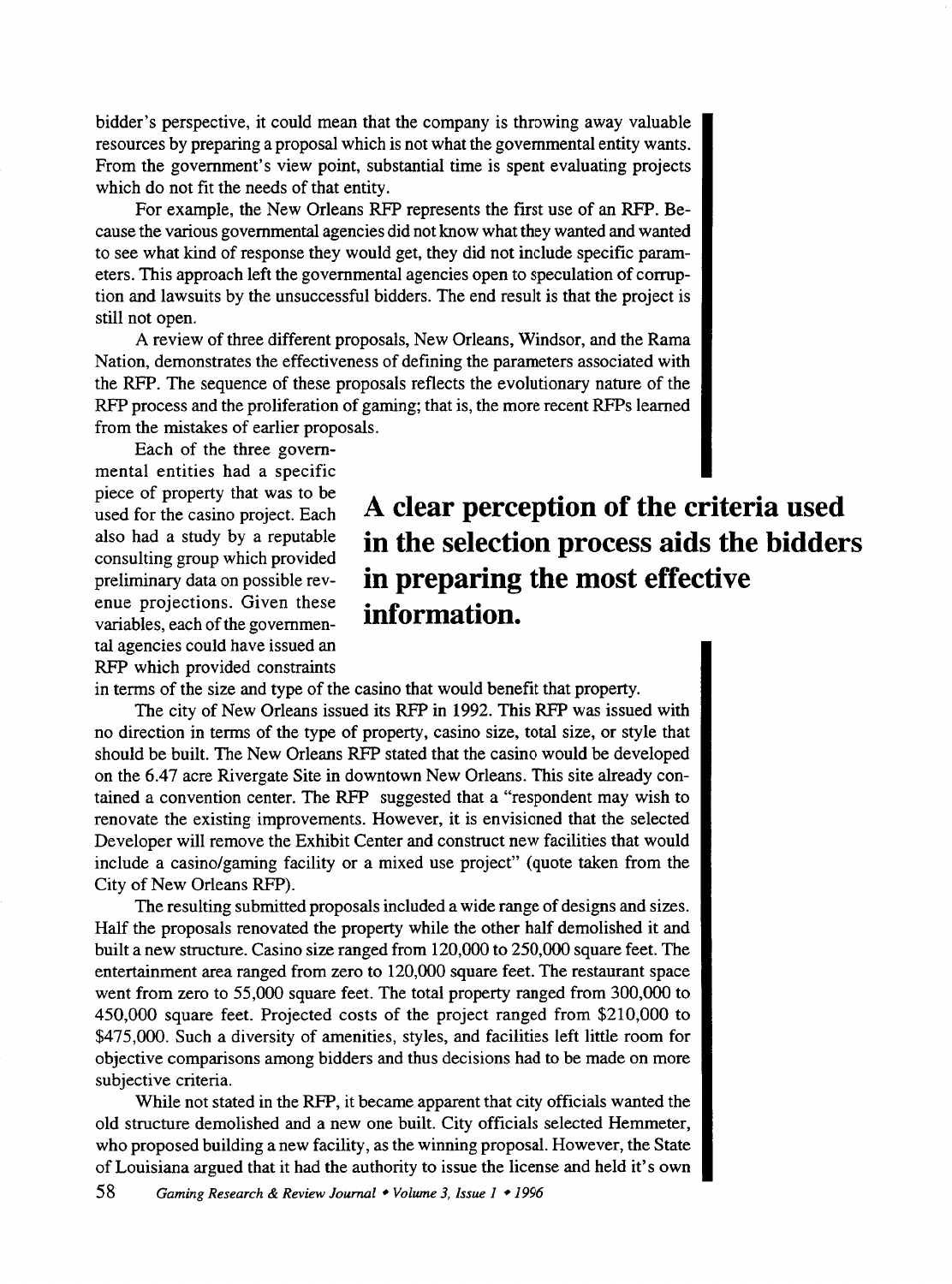RFP bidding procedure. The state officials selected Harrah's. Harrah's, the State's winning bidder, proposed renovating the old building. Another six months were spent reaching a compromise joint venture between Harrah's and Hemmeter. After further negotiations between Hemrneter, Harrah's and the City, the final acceptable proposal was to demolish the existing property and build an entirely new structure.

Substantial time and effort for all parties could have been saved if the decision about the desired type of facility had been made and included in the initial RFP. The City of New Orleans issued its original RFP on April 22, 1992. Final negotiations over the type of property to be built were not resolved until 1994 with the temporary casino opening in May, 1995, a full three years later.

The Windsor bidding process and RFP provide an excellent contrast to New Orleans. The Ontario Casino Corporation (OCC) worked with the officials from the City of Windsor to select the site of the casino property while making it clear that the OCC would select the winning bid. The OCC also anticipated the possibility of gaming development in nearby jurisdictions such as Detroit and therefore made the decision to build a casino that was substantially smaller than the current market studies suggested. Substantial time and effort were taken to limit the parameters of the proposed property which resulted in substantially more bids while making it easier to compare across the bids. For example, the Windsor proposal specified that the casino complex would include:

- An equipped gaming area of 75,000 square feet,
- An entertainment facility,
- Three restaurants (a coffee shop, a popularly priced restaurant, and an upscale restaurant),
- A hotel with a maximum of 300 rooms,
- Lounges and/or bars,
- A child care facility for children of employees,
- A gift shop, and
- Parking facilities and tour bus drop-off facilities.

Even with these constraints, project costs varied by more than \$200 million among the nine proposals. But the governmental advisors were able to isolate the costs by specific areas and evaluate these costs across firms. For example, given the casino square footage of75,000 square feet, was it realistic for one property to have 300 more machines than another? Or if the expectation was for the installation of 1500 slot machines, why was one proposal's total slot equipment costs so much higher than another's? As a result, the project progressed very smoothly.

The Ontario Casino Project group had a response date of June 30, 1993; selected a short list of four bidders by October 1, 1993; and made the final selection by November 30, 1993. A temporary casino opened on March 1, 1994 with the permanent casino scheduled for May, 1996.

The Rama Nation RFP was issued almost two years after Windsor. While it provided the same detailed descriptions of the casino size and amenities to be offered, it went a step further by specifying the basic architectural designs for the property. The Rama Nation RFP was issued May 1, 1995 with a proposal deadline of July 12, 1995. A short list was developed by August 20, 1995, and final selection occurred in September, 1995.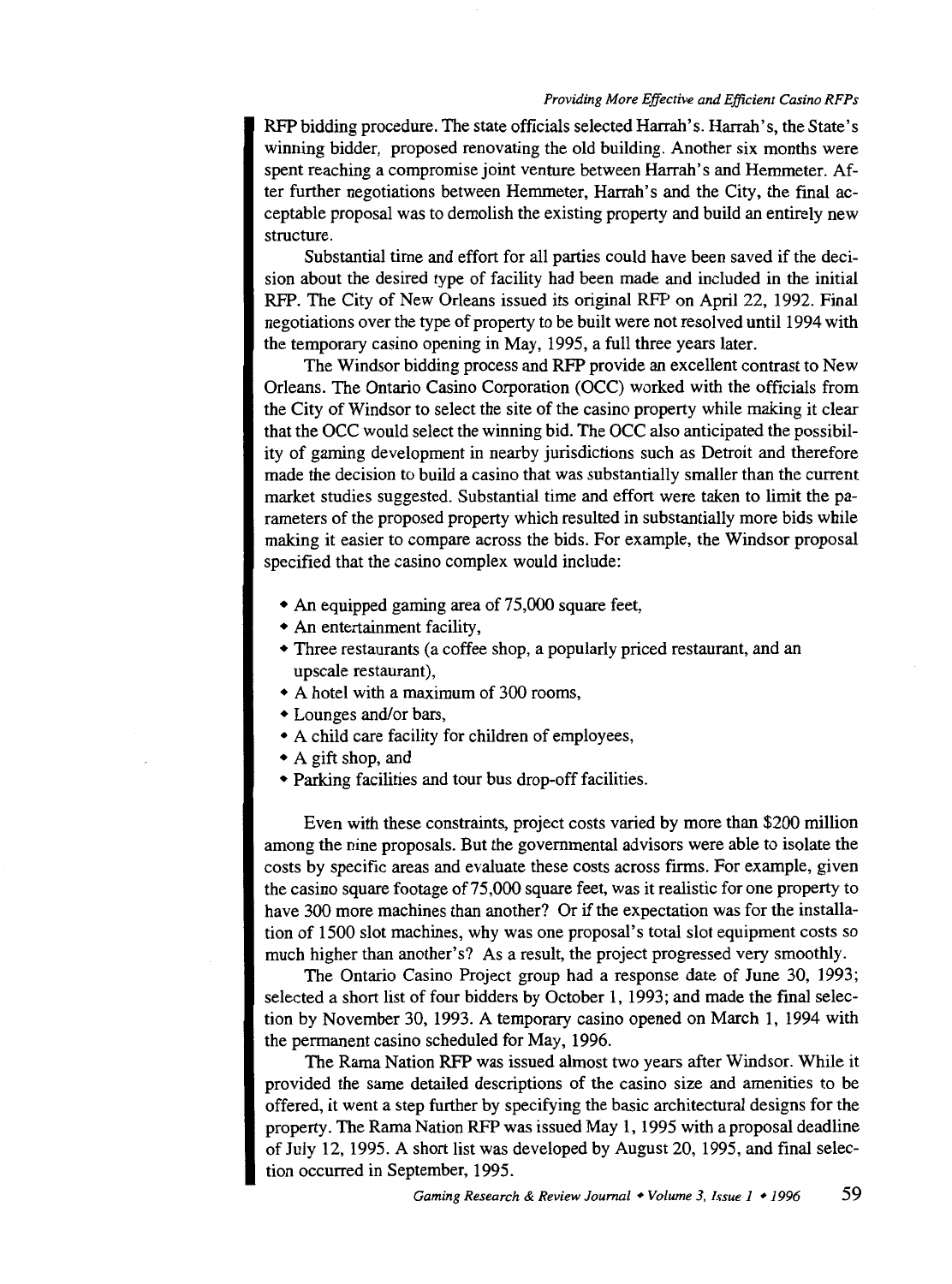## **Criteria for a Successful Bid**

Once the governmental entity has clearly defined the parameters of the proposed casino project, the next step is specifying the criteria to be used in the selection process. A clear perception of the criteria used in the selection process aids the bidders in preparing the most effective information.

At the time this paper was written, nine different casino RFPs had been issued. These were collected and reviewed. The casino RFPs ranged from single land-based sites such as New Orleans, Windsor, and Sydney to riverboat sites in Missouri and Louisiana. The Newport News, Virginia RFP was very open ended in terms of defining what was required and was even issued before the vote to legalize casinos in Virginia, which was defeated! A list of the proposals reviewed is provided in Table 1.

#### Table 1. Cities Submitting Requests for Proposals

- Davenport, Iowa
- Kansas City, Missouri
- New Orleans, Louisiana
- Newport News, Virginia
- Shreveport, Louisiana
- St. Joseph, Missouri
- Sydney, Australia
- Windsor, Ontario

A review of these RFPS found a commonality across the requested information, however, the weighting assigned to the various criteria was not the same. For example, in 1995, the Rama First Nation RFP incorporated all of the commonly requested information. They came up with a nine point generic checklist of evaluation criteria. Specific topical areas included the following: financial, economic development, management expertise, human resources, community relations, strategic and operational business plans, casino complex design, casino complex scheduling, and other criteria including security, etc.

The Ontario Gaming Commission developed the RFP for the Rama First Nation. This group had closely followed the New Orleans proposal when they developed the Windsor RFP. They were therefore able to learn from mistakes made in their previous RFP. For example, gaming experience and financial flex- . ibility received heavier weighing, given the current financial difficulties of many of the new gaming companies.

Successful experience is an essential criterion. For instance, seven of the nine RFPs reviewed listed gaming experience as a top priority. Given the high risk associated with any new venture, firms with prior gaming experience should have a higher rate of success, all other factors being equal. However, governmental entities should realize that gaming is not the golden egg many thought it was. There is a limit to how much can be extracted, in terms of taxes and other social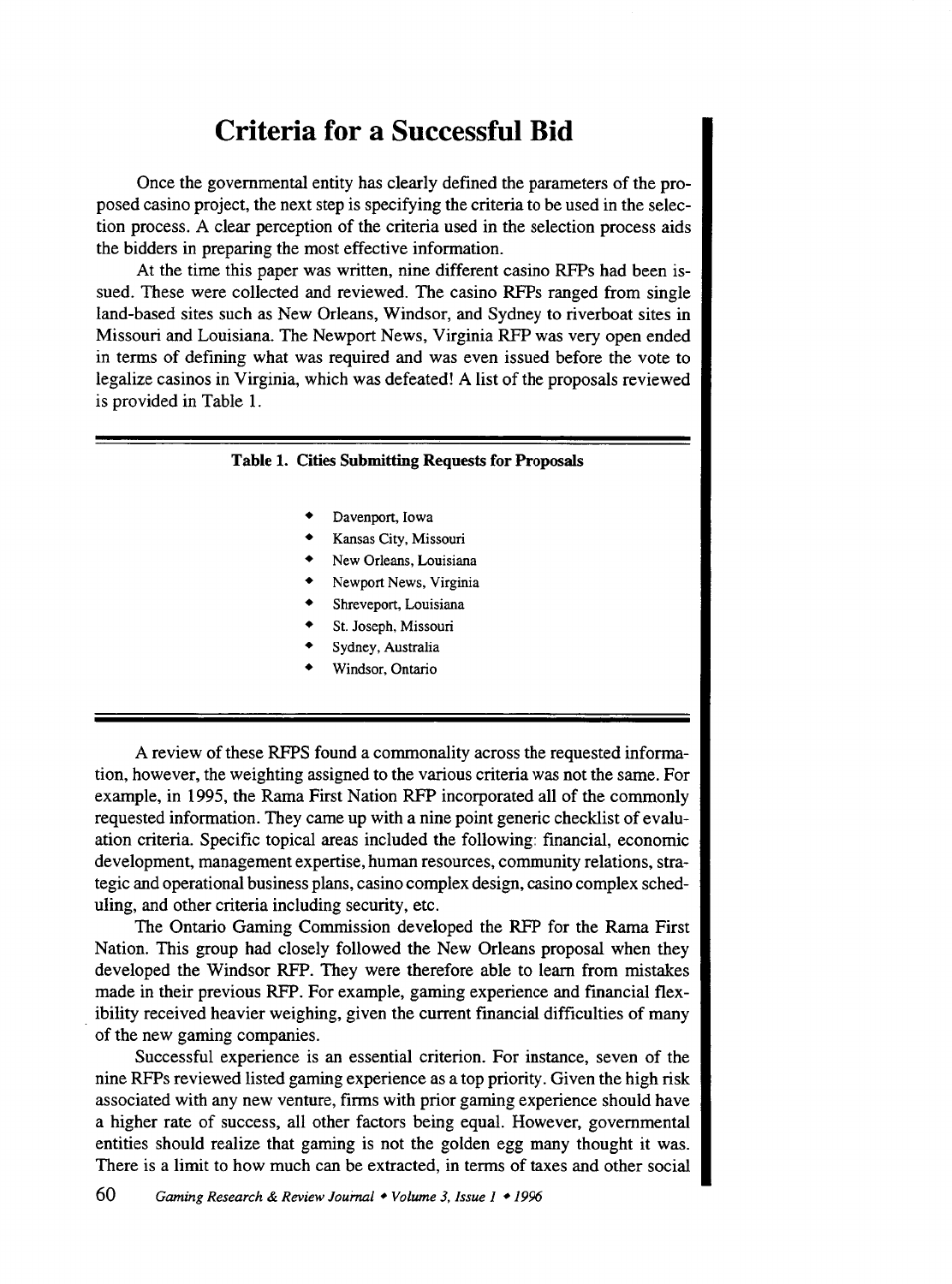concessions, from any operating entity. New Orleans proved that even successful corporations such as Harrah's have a limit to the burden it can carry.

Governmental officials also put their jobs at risk when a selection goes sour. New Orleans represents such a situation. The shut down of this project put 3000 employees out of work as well as the governmental regulatory agency which oversees the land-based casino. The current bankrupt status of the project has given anti-gaming forces the opportunity to reopen the entire gaming question. They are pushing for a ballot referendum on the various forms of gaming within the State of Louisiana.

Financial stability and flexibility are two other essential criteria that carry substantial weight in the decision process. The operator of a new project should 1) be capable of funding the project through the initial start up phases, 2) have the financial capability to get the project up and running, and 3) have the experience to operate and maintain the property once it opens its doors. While other information is also important in the selection process, the remainder of this paper will concentrate on fmancial information.

# **Included Financial Information in a Successful Bid**

Given the importance of gaming experience and financial flexibility, a good RFP should clearly spell out the type of financial and managerial information that will lead to the successful completion of the RFP process. A look at prior RFPs shows three common elements of required financial information. These three types of information are 1) company annual report and/or 10-K, 2) sources and methods for project funding, and 3) financial projections for the proposed gaming operation.

#### **Company Annual Report**

A company's annual report, or 10-K, is an essential tool for demonstrating a bidder's financial viability. It comprises a variety of audited and unaudited information. The most important section of the annual report is the fmancial statements and their accompanying notes, which are audited by a certified public accountant. The financial statements provide information on the company's current financial position, operating results, and sources and uses of cash. The notes provide information which support the statements. In addition, the notes are a source of information concerning litigation, joint ventures, merger and acquisition activity, and other activities.

#### **Five-Year Summary**

Additional information provided by the annual report is the five-year summary of relevant financial data, which is unaudited. This information is used to develop and analyze trends based on a company's past performance. This type of information allows the bidder to show both its expertise in the gaming industry and its financial viability for funding the project. It clearly demonstrates how the company achieved its current financial position, and its basic cash management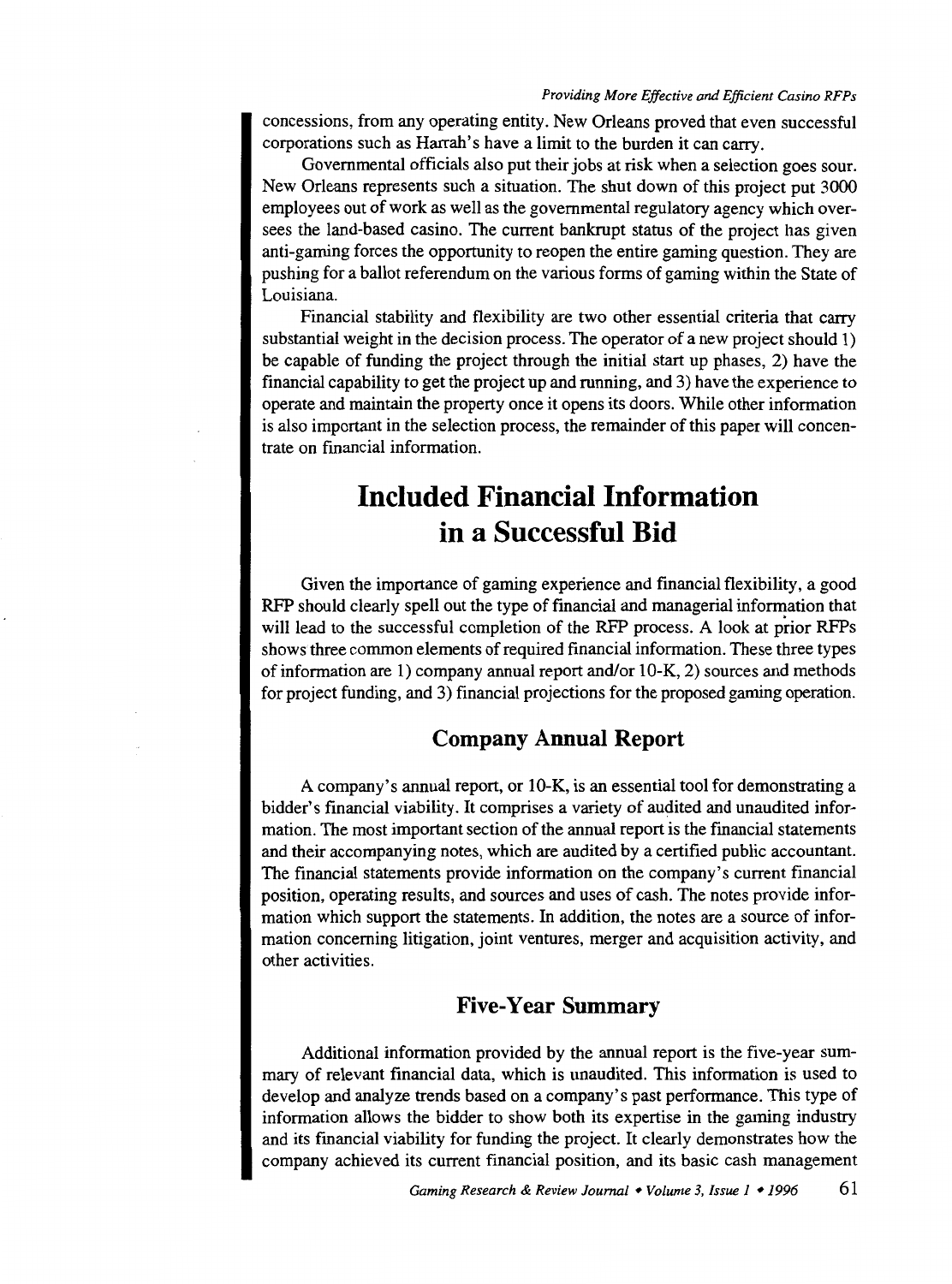philosophy over a period of time. This information is invaluable in assessing a company's past performance and projecting future performance.

#### **Management Discussion and Analysis**

Additional relevant information provided by the annual report is the "Management Discussion and Analysis" (MDA). It provides management's view of changes that have taken place over the last three years. Management identifies significant events and uncertainties which have a material impact on the company's operations, capital resources, and liquidity.

The evaluation process should include close scrutiny of the MDA section, not only to understand changes that have occurred over prior years but also to provide an understanding of where the company is headed. For example, this section should include a discussion on current projects. Since many of these projects may still be in the construction stage, they currently do not have an impact on earnings; however they will result in substantial future cash outflows, as well as limit future capital resources and liquidity.

A good RFP should ask the bidder to spell out any current or projected projects being considered as well as indicate the costs and financing associated with that project. A comparison of the RFP information with that presented in the annual report provides the governmental entity with the current status of the projects. Analysis would tell whether the project has been discontinued, has cost overruns, or is completed and running. It will also provide positive or negative information on the future potential funding available.

### **Controlling Interest**

Company annual reports are used to evaluate the viability of the bidders in terms of their ability to provide cash flows until the project generates enough funds to be self-sufficient. But in many cases, the submission of annual reports represents the parent company, not the company actually bidding on the project. For example, the four final bidders for the New Orleans RFP were newly formed corporations. One of those bidders, Hemmeter, entered into a joint venture with Caesars and submitted a \$427 million proposal for the New Orleans RFP. Annual reports for both companies were submitted. The combination of both these companies would appear to provide a viable joint effort with considerable financial support. But in reality, Caesars was only contracted to run the casino when it was completed. It was not putting any funding into this project. Hemmeter had 100 percent control of the new Louisiana corporation which meant that funding for the project was dependent on a heavily leveraged company.

The importance of financial viability and control is currently being emphasized in the bankruptcy proceedings in New Orleans. The New Orleans officials are trying to work out a solution with Harrah's. However, it is not Harrah's that has defaulted on the casino project, but Harrah's Jazz. This is a newly incorporated company that was created as a compromise resulting from the dual bidding process. The company is composed of three different groups of investors 1) the Jazz group, composed of ten New Orleans lawyers, 2) the Hemmeter corporation, and 3) the Harrah's group. Each of these groups initially had a one-third interest in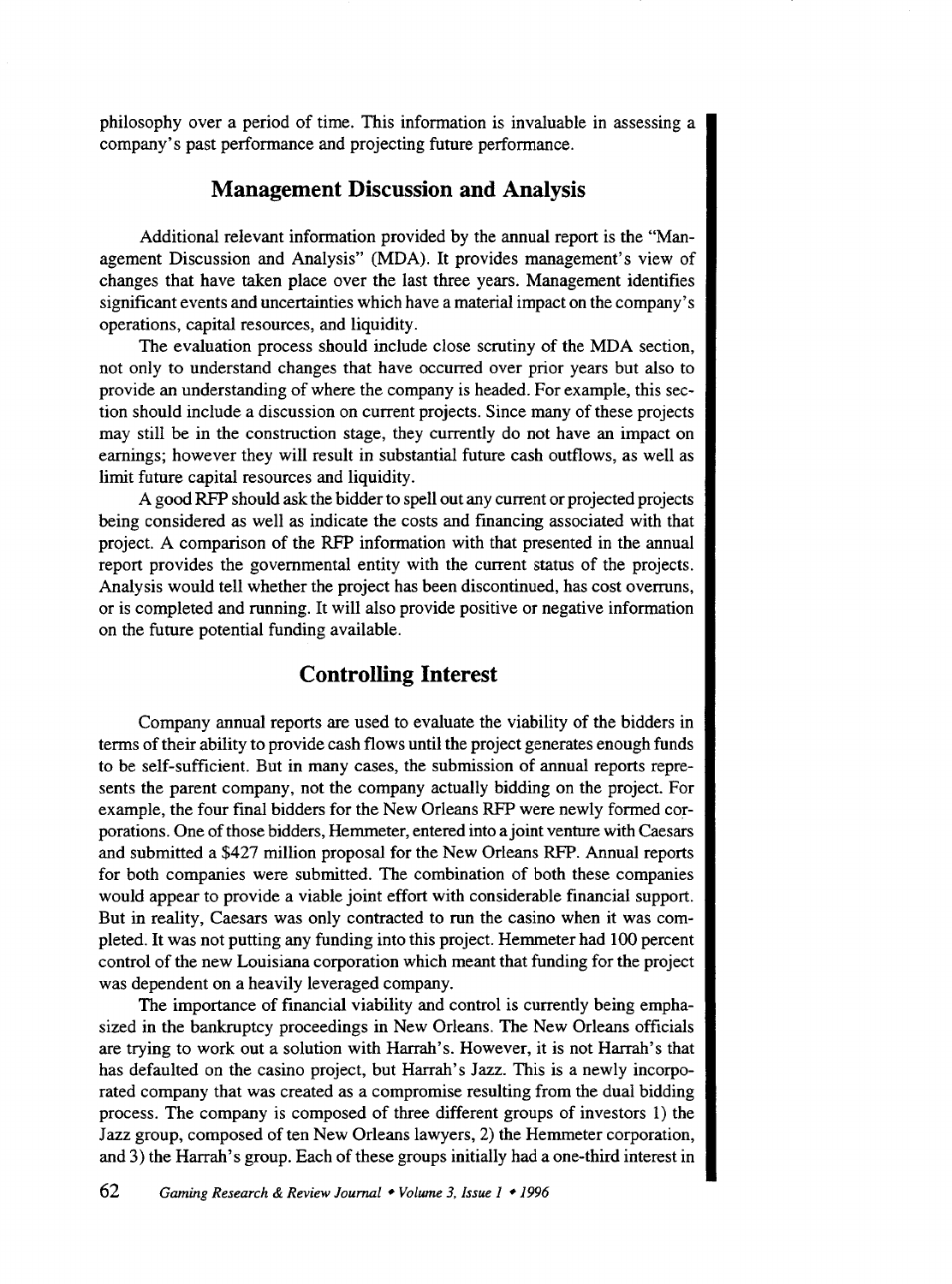the new company but as additional funds were needed, neither Hemmeter nor the Jazz group were able to provide additional funding. This forced Harrah's to come up with the funding and changed the ownership relationship.

The important information for evaluating the proposed entities is information on who controls the new corporation versus who runs or manages it, percentage of ownership of each owner, and guarantees made to provide the necessary funds to keep the project going. It is therefore essential to obtain information on the financial structure of any newly incorporated company and what type of backing it is receiving from its parent corporations. The new corporation has no gaming experience nor has it any credit history or assets beyond what was given to it by the parent corporations.

If a bidder is a newly created joint venture, then annual reports will not exist. It is then the bidder's responsibility to supply both financial and non-financial information concerning the partners of the joint venture. At a minimum, the bidder should supply information on the financial commitments and guarantees of all parties to the joint venture. Documentation should be provided which shows that the financial commitments can and will be met.

The joint venture bidder should provide information on the role each partner

**The provision of specific formats to follow would allow for easier comparisons across the different operators.** 

will play in the gaming operation. For example, if there are two partners, one of which has gaming experience, then the bidder should indicate that this partner will manage the casino operations. If all the

partners have gaming expertise, but different market orientations, it is important for the bidder to disclose what type of property it will develop.

### **Funding Sources and Methods**

The proliferation of gaming, coupled with the demand that operators in new jurisdictions have gaming experience, has placed a huge demand for financing on the gaming companies. An RFP must therefore require that any submitted proposal clearly defme how the proposed project will be financed.

It is essential that a bidder clearly articulate the composition of debt and equity in its financing package. The type of funding can drive the timeliness of starting and completing the project. If a project is to be financed in total with internally generated funds, then a bidder's annual reports are crucial in demonstrating its ability to use this type of financing. However, if funding must be generated externally, the timing of such funding could delay the start of the project.

For example, major delays resulted when Harrah's Jazz had to go to the bond market for \$425 million in funding for the New Orleans project. On the other hand, the joint venture of Hilton, Caesars, and Circus Circus provided internal funding for the Windsor project which allowed them to start construction immediately.

A few major casino companies currently have lines of credit that are sufficient to entirely fund a new property. For example, Mirage Resorts has a one bil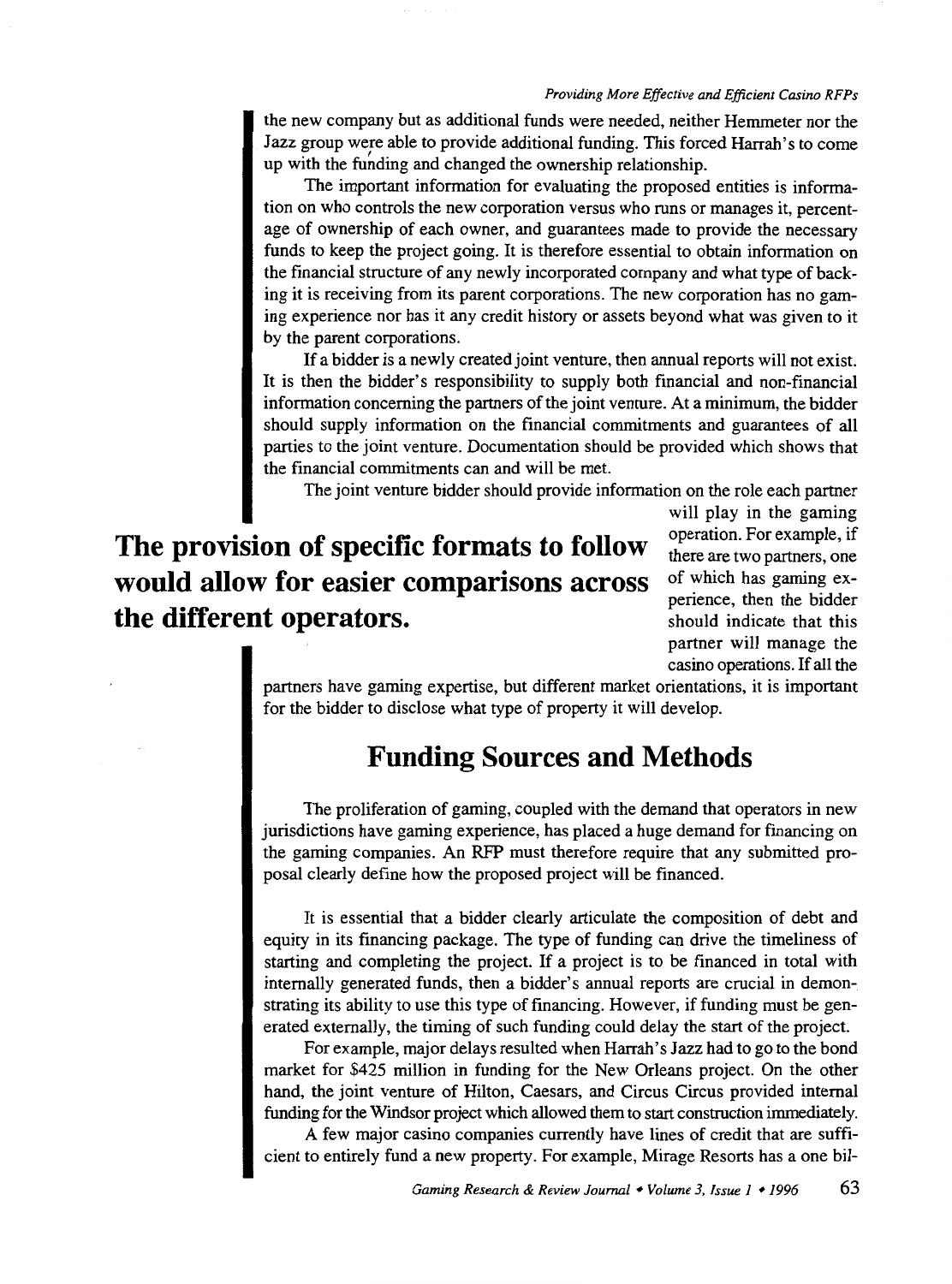lion dollar line of credit from a consortium of banks. Circus Circus just recently obtained a 1.2 billion dollar line of credit. On the other hand, lesser known companies with little in the way of a casino track record have not been able to obtain financing for small gaming projects (Stems, 1996).

Since very few bidders have enough internally generated funds to completely finance a new project, a financing package has to be developed. A bidder must be able to provide sufficient information to prove to the selection committee that the package can be brought to fruition. A guaranteed line of credit is an example of a secured source of financing. If the bidder's line of credit cannot fund the entire project, it can be used to cover a percentage of the projected costs. Guaranteed commitment from private investors is another reliable source of funding.

Letters of interest from bankers or underwriters, who have an interest in helping to fmance the project by taking a debt or equity offering to the market, are not as reliable as lines of credit or guaranteed commitments. The bidder does not have any assurance that these parties will not renege on the financing.

### **Financial Projections**

The third relevant piece of information required is financial projections. This financial information represents the estimation of future incomes statements and balance sheets based on careful analysis of economic data and the anticipated cost

of the proposed casino. It is very important that the RFP provide specific guidelines for the submission of this information because a substantial amount of time can be wasted in the evaluation of this material if there is not a consistent format across companies. Prior RFPs provide a good learning experience. The New Orleans project requested firms to provide future income

**Governmental entities can reduce misunderstandings by trying to narrow the assumptions that might be used by the bidders in their preparation of financial projections.** 

statements, balance sheet and cash flow projections. But there were no additional guidelines. The result was that each bidder used its own terminology and group classifications making it impossible to do any comparison across companies.

For example, the RFP asked the bidders to provide total cash flows which would go to the City of New Orleans. This information proved to be of little value because some firms used future projections for 10 years while others used 60 year projections. It was rendered even more useless because the bidders used different inflation or growth factors for calculating revenues and expenses but failed to identify these factors. On the other hand, both Windsor's and Rama's RFPs required the bidders to use a specified time frame for their projections. Windsor did not include a specific inflation factor and therefore had to extract this information to do comparisons on cash flows. Rama did require firms to use a specified inflation rate as well as a 10 year cash flow projection.

The information would also be more comparable if the operating financial projections (consisting of revenues and expenses) for a gaming property were iden-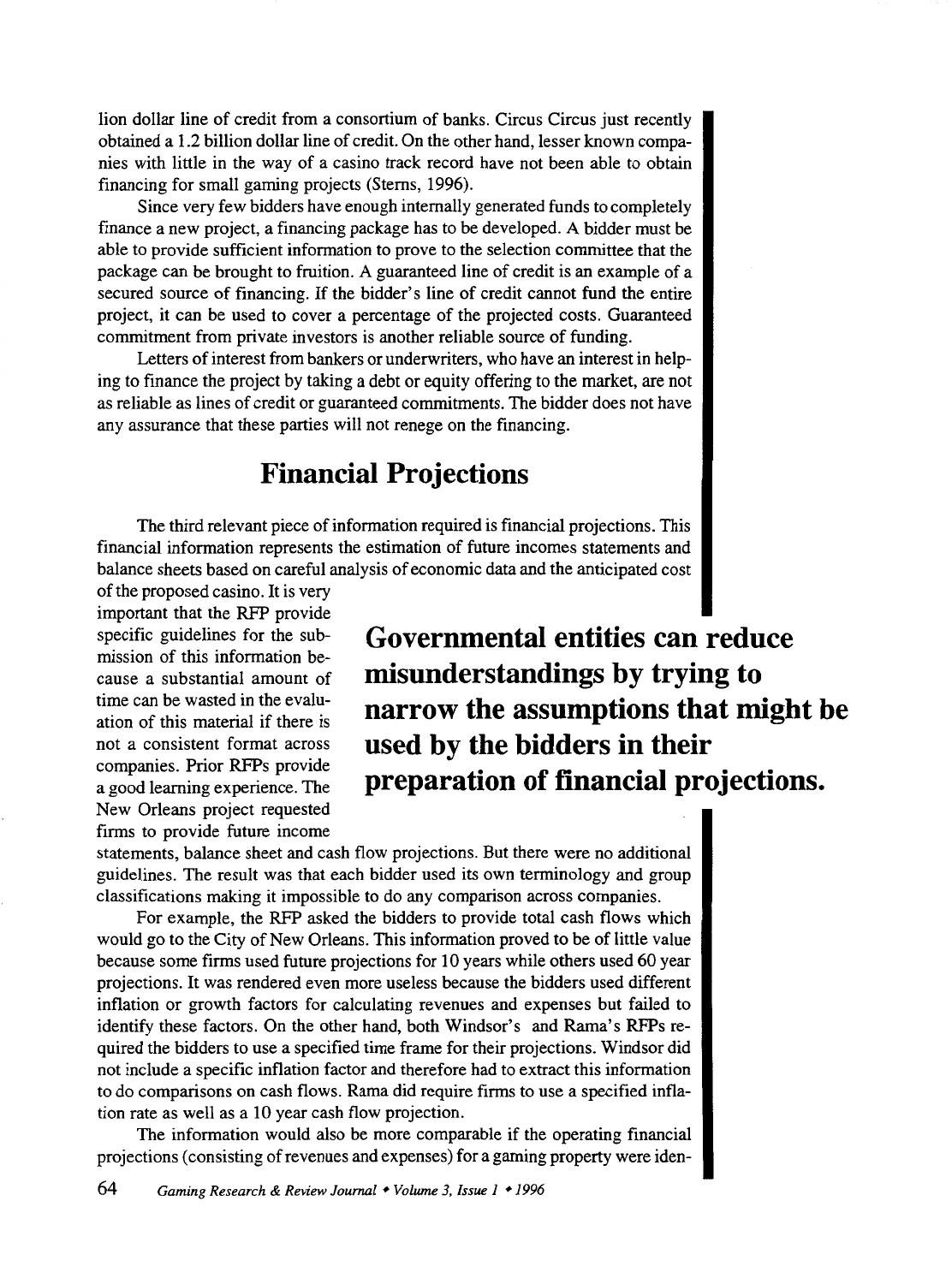tified by departments. These departments should consist of gaming, rooms, food, beverage, and other. A separate general and administrative expenses department should also be provided. This was not provided by the New Orleans bidders. Without providing a standardized format for operators to follow, it is almost impossible to determine whether various general and administrative costs are all inclusive or have been allocated to the various departments. The provision of specific formats to follow would allow for easier comparisons across the different operators. The Rama Nation RFP, learning from the problems associated with the New Orleans and Windsor RFPs, provides a specific income statement format, similar to that used by the Nevada Gaming Control Board. It clearly identifies major revenue and expense components by year and percentage.

Any costs associated with the proposed capital structures and operator fee arrangements should be separated from expenses. Comparison of various expenses can be substantially distorted by the inclusion of various financing or leasing arrangements. For example, if slot machines are purchased, the depreciation costs would be allocated to gaming expenses while interest expenses associated with any loan would show up in administrative expenses. Yet, if the slot machines are leased, the total rental expense shows up as a gaming expense with no interest expense in the administrative section. Without separate disclosure of these items, it would be difficult to determine the reasonableness of expenditures across bidders.

Governmental entities have become more sophisticated in their dealings with corporations and have investigated other ways to tap funds from gaming corporations. One such strategy is taking a percentage of the profits. Evaluation of the different proposals may suggest that one company is providing a higher percentage of the profits but closer analysis of what each proponent means by profits can result in different conclusions. It is therefore important for the RFP to identify which definition of profit to use or, alternatively, require the bidders to clearly identify the assumptions used to calculate these figures.

Governmental entities can reduce misunderstandings by trying to narrow the assumptions that might be used by the bidders in their preparation of financial projections. It is essential that the RFPs clearly articulate any criteria that should be consistent across companies, for example, an inflation rate.

On the other hand, the bidders need to clearly spell out the basic assumptions used in their financial projections. For instance, the impact on revenues and expenses will vary depending on the market that the bidder is aiming for, that is, the high end market versus the grind market. Aiming for the high end market implies higher revenues per customer, higher comp costs, and higher hotel service costs.

### **Conclusion**

The New Orleans experience clearly shows that the RFP process can be full of pitfalls if not carefully thought out. On the other hand, later RFPs such as Windsor and the Rama First Nation show that the process can be effective and efficient if the selection process is clearly defined before issuing an RFP. Table 2 highlights the main points for consideration when developing an RFP. The selection committee (for the governmental entity) must take the time and effort to explicitly define the type of casino desired, the type of financial information it wants presented in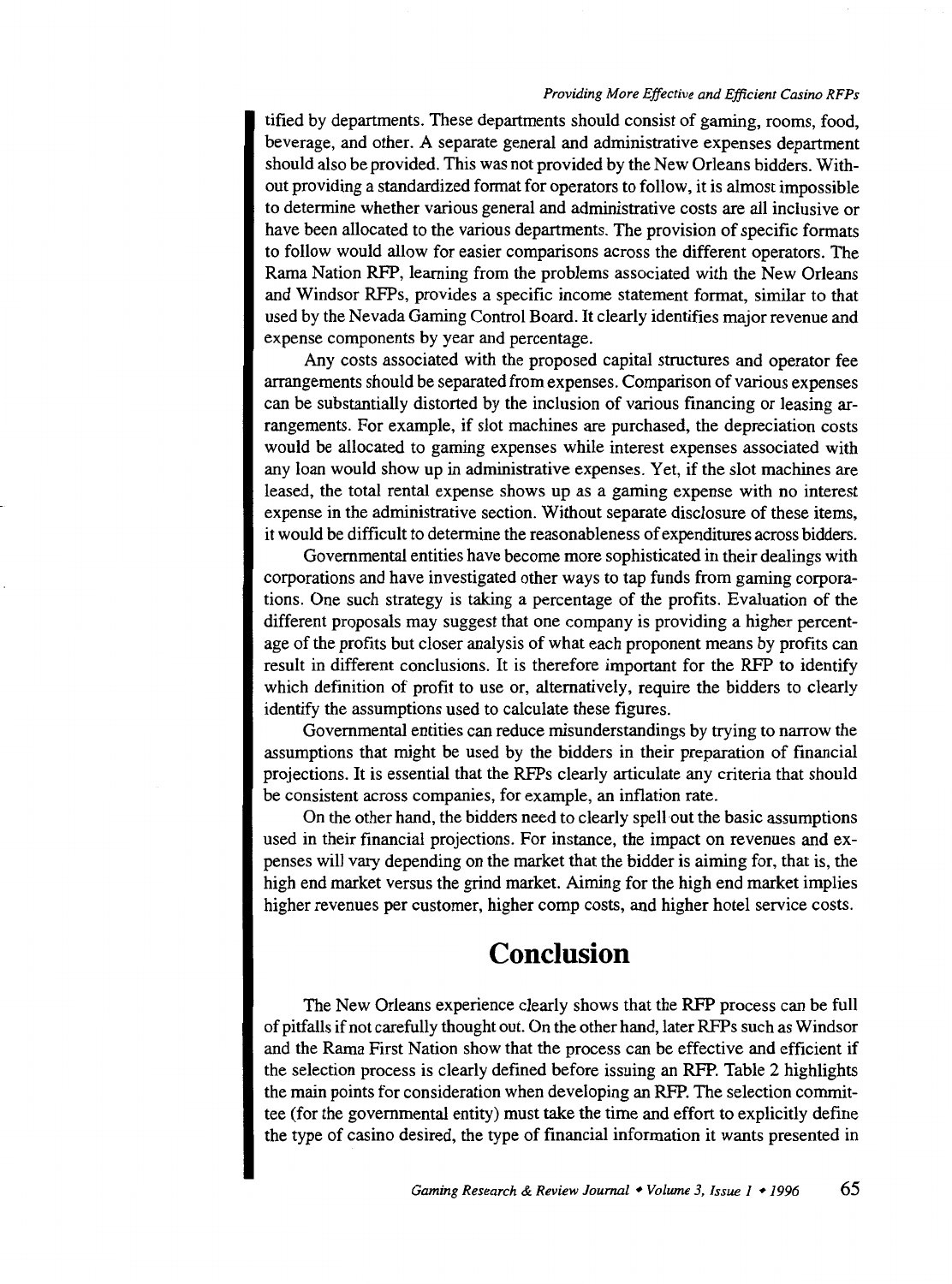the bids, and the necessary financial conditions which the bidders must meet. Table 3 highlights the financial information that should be requested. Because financial data plays such a major role in the selection process, it is vital that the requested financial data is comparable across bidders. Providing a format for the financial information will help in organizing and comparing the bidders' proposals. The net result is a more effective and efficient selection process.

#### Table 2. Points for More Effective and Efficient Casino RFPS

- 1. Clearly define the parameters to which the proposal must conform as well as any limitations of the specified project.
- 2. Specify the criteria to be used in the selection process.
- 3. Given the importance of gaming experience and financial flexibility, clearly spell out the type of financial and managerial information that will be used for the selection process.

#### Table 3. Suggested Financial Data for Casino RFPS

- 1. Annual reports for all associated entities
- 2. Information on the financial structure of any newly incorporated company as well as backing from its parent corporations. Including:
	- a. Controlling percentage interests,
	- b. Parties running new casino operation, and
	- c. Guarantees from parent corporations.
- 3. Information on current and projected projects, including:
	- a. Costs of project, and
	- b. Financing associated with project.
- 4. Information on financing proposed project, including:
	- a. Debt versus equity financing, and
	- b. Guarantees.
- 5. Financial projection information, including:
	- a. Specified time period,
	- b. Growth and inflation factors,
	- c. Discount rate for present value cash flows,
	- d. Defined categories for departmental expenses, and
	- e. Disclosure of all financing and management fees.

The bidders must conform to the requirements of the RFP and insure that their fmancing package is in place. If both parties do their parts, the time from the initial issue of the RFP to the generation of revenues by either a temporary or permanent casino should be minimized.